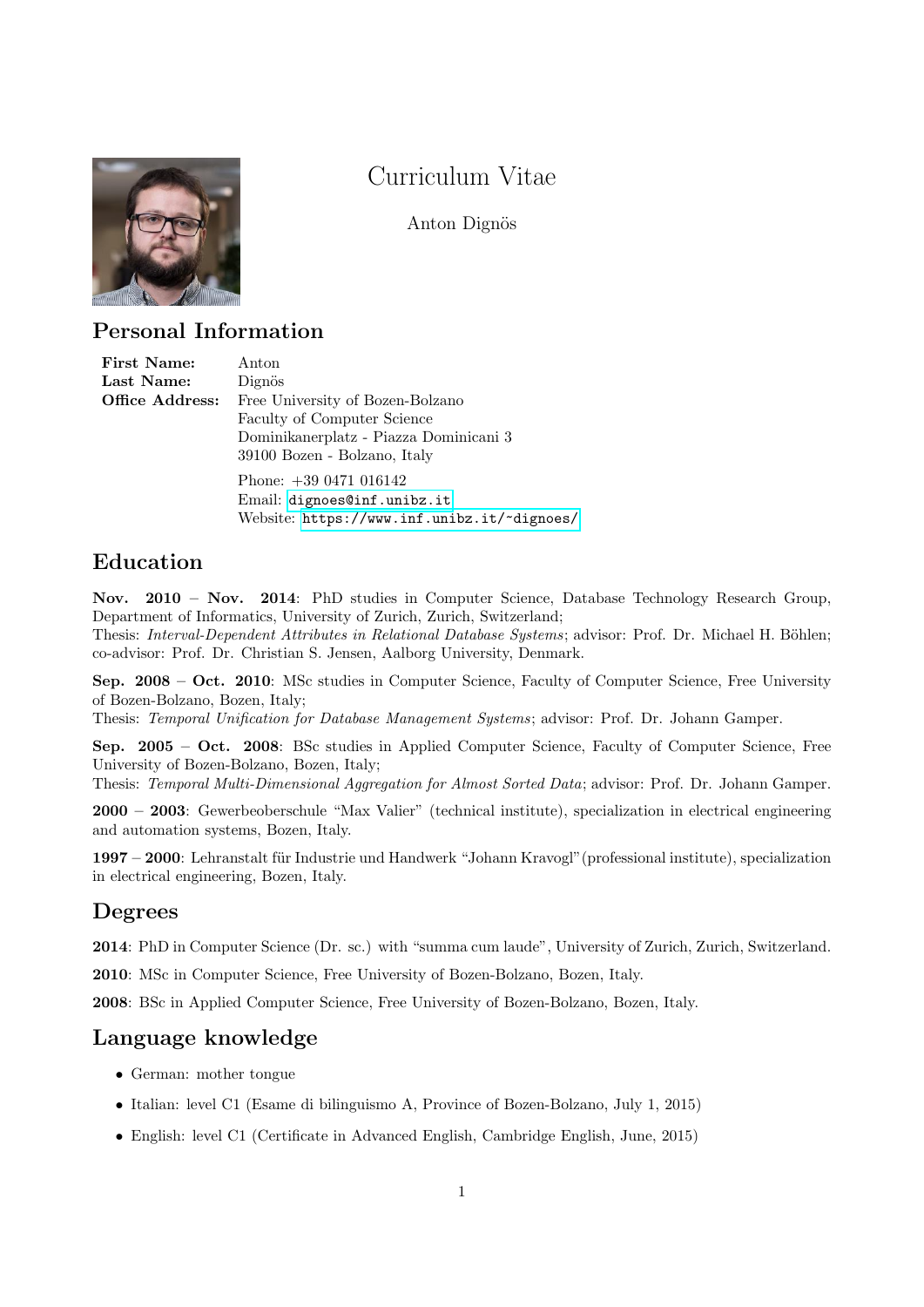# Professional Experience

Dec. 2014 – present: Assistant Professor (RTD), Faculty of Computer Science, Free University of Bozen-Bolzano, Bozen, Italy.

Nov. 2010 – Nov. 2014: Research and Teaching Assistant, Database Technology Research Group, Department of Informatics, University of Zurich, Zurich, Switzerland.

Feb. 2010 – May 2010: Teaching Assistant, Database Technology Research Group, Department of Informatics, University of Zurich, Zurich, Switzerland.

Jul. 2009 – Oct. 2009: Researcher with Project Contract, Faculty of Computer Science, Free University of Bozen-Bolzano, Bozen, Italy. Topic: Temporal/Spatial Aggregation.

Jul. 2008 – Sep. 2008: Researcher with Project Contract, Faculty of Computer Science, Free University of Bozen-Bolzano, Bozen, Italy. Topic: Temporal Aggregation.

Nov. 2003 – Nov. 2005: Help Desk employee for Microsoft Office and SAP, Brennercom Inc., Bozen, Italy.

### Research Statement

My main research focus is on interval-timestamped temporal databases, time-series data, and data analytics. My research is driven by data and problems that emerge from real world applications and my research method combines foundational studies with system engineering and empirical evaluations. The obtained research results have been published in the most prestigious conferences and journals of the database community (2 SIGMOD, 2 PVLDB, 2 ICDE, 1 TODS, 3 IS, 1 EDBT). In my work I developed temporal primitives that allow querying interval-timestamped data in relational database systems, in a principled way, and an approach to scale attribute values that are interval-dependent. I implemented and integrated this work into the kernel of the open source database system PostgreSQL (available at <http://tpg.inf.unibz.it>) and submitted it as a patch to the PostgreSQL community. The primary line of research in the next future will be to progress current research activities and to address new challenges in the area of data-centric applications for temporal and spatial databases. I will continue to strengthen the principle of quality and target top tier international conferences and journals for publishing my research results. Finally, I plan to establish a competence center for open source database systems in the territory to increase the technology transfer with local companies.

# Honors and Awards

2017: Best paper award at ADBIS 2017 for the paper "Sparse Prefix Sums" [\[c8\].](#page-4-0)

2016: Article "Extending the Kernel of a Relational DBMS with Comprehensive Support for Sequenced Temporal Queries" [\[j1\]](#page-3-0) selected as part of the 21st Annual Best of Computing - Notable Books and Articles of 2016 by ACM Computing Reviews (<http://www.computingreviews.com>).

## Research Projects and Funds

| Project:<br>Period:<br>Funding:<br>Funded by:<br>Role:<br>Objectives: | <b>SDST</b><br>$01.04.2019 - 30.06.2019$<br>$\epsilon$ 10,000<br>NOI Techpark Südtirol / Alto Adige<br>Principal investigator<br>Design, development and execution of a survey on database technology in South<br>Tyrol. |
|-----------------------------------------------------------------------|--------------------------------------------------------------------------------------------------------------------------------------------------------------------------------------------------------------------------|
| Project:                                                              | ISMarD                                                                                                                                                                                                                   |
| Period:                                                               | $01.08.2018 - 01.05.2020$                                                                                                                                                                                                |
| Funding:                                                              | €120,000                                                                                                                                                                                                                 |
| Funding Agency:                                                       | Free University of Bozen-Bolzano                                                                                                                                                                                         |
| Role:                                                                 | Co-investigator                                                                                                                                                                                                          |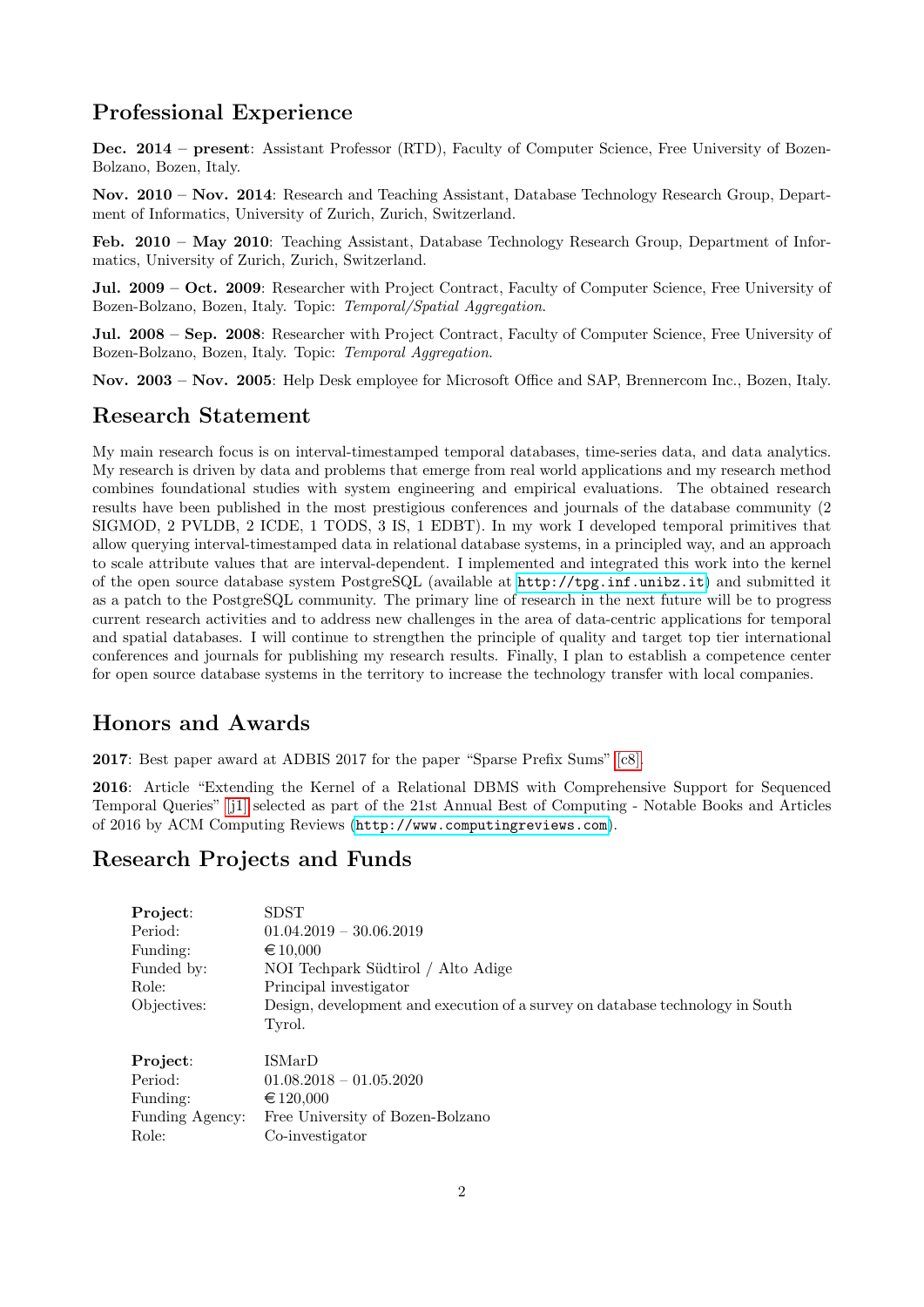| Objectives:                                                                | Development of an intelligent platform for stock market (timeseries) data.                                                                                                                                                                       |
|----------------------------------------------------------------------------|--------------------------------------------------------------------------------------------------------------------------------------------------------------------------------------------------------------------------------------------------|
| Project:<br>Period:<br>Funding:<br>Funding Agency:<br>Role:<br>Objectives: | <b>VCTP</b><br>$16.06.2017 - 15.06.2020$<br>€ 19,000<br>Free University of Bozen-Bolzano<br>Principal investigator from 01.02.2019 onwards<br>Development of visualization techniques for comparing interval-timestamped<br>data.                |
| Project:<br>Period:<br>Funding:<br>Funding Agency:<br>Role:<br>Objectives: | TASMA<br>$01.01.2018 - 30.09.2020$<br>€ 66,000<br>Free University of Bozen-Bolzano<br>Co-investigator<br>Development of a time series processing framework for industry 4.0.                                                                     |
| Project:<br>Period:<br>Funding:<br>Funded by:<br>Role:<br>Objectives:      | <b>DaSTS</b><br>$01.06.2017 - 31.05.2018$<br>\$88,000<br>Oracle Inc.<br>Co-investigator for Unibz<br>Design and development to deeply integrate comprehensive time series support<br>in database systems.                                        |
| Project:<br>Period:<br>Funding:<br>Funding Agency:<br>Role:<br>Objectives: | <b>EMMA</b><br>$01.01.2017 - 31.12.2018$<br>€ 70,000<br>Free University of Bozen-Bolzano<br>Co-investigator<br>Development of models and algorithms for efficient route planning in multi-<br>modal transportation networks.                     |
| Project:<br>Period:<br>Funding:<br>Funding Agency:<br>Role:<br>Objectives: | periodVis<br>$01.08.2016 - 30.11.2017$<br>€ 20,000<br>Free University of Bozen-Bolzano<br>Principal investigator<br>Design and development of visualization techniques for interval-timestamped<br>data.                                         |
| Project:<br>Period:<br>Funding:<br>Funding Agency:<br>Role:<br>Objectives: | <b>TPG</b><br>$01.11.2015 - 31.10.2017$<br>€ $50,000$<br>Free University of Bozen-Bolzano<br>Principal investigator<br>Design and development to boost relational database technology to support<br>the processing of interval-timestamped data. |

# Publications

### International Journal Publications

[j8] V. Del Fatto, A. Dignös, G. Raimato, L. Maccioni, Y. Borgianni, and J. Gamper. Visual Time Period Analysis: a Multimedia Analytics Application for Summarizing and Analyzing Eye-tracking Experiments. In Multimedia Tools and Applications, in press, 2019.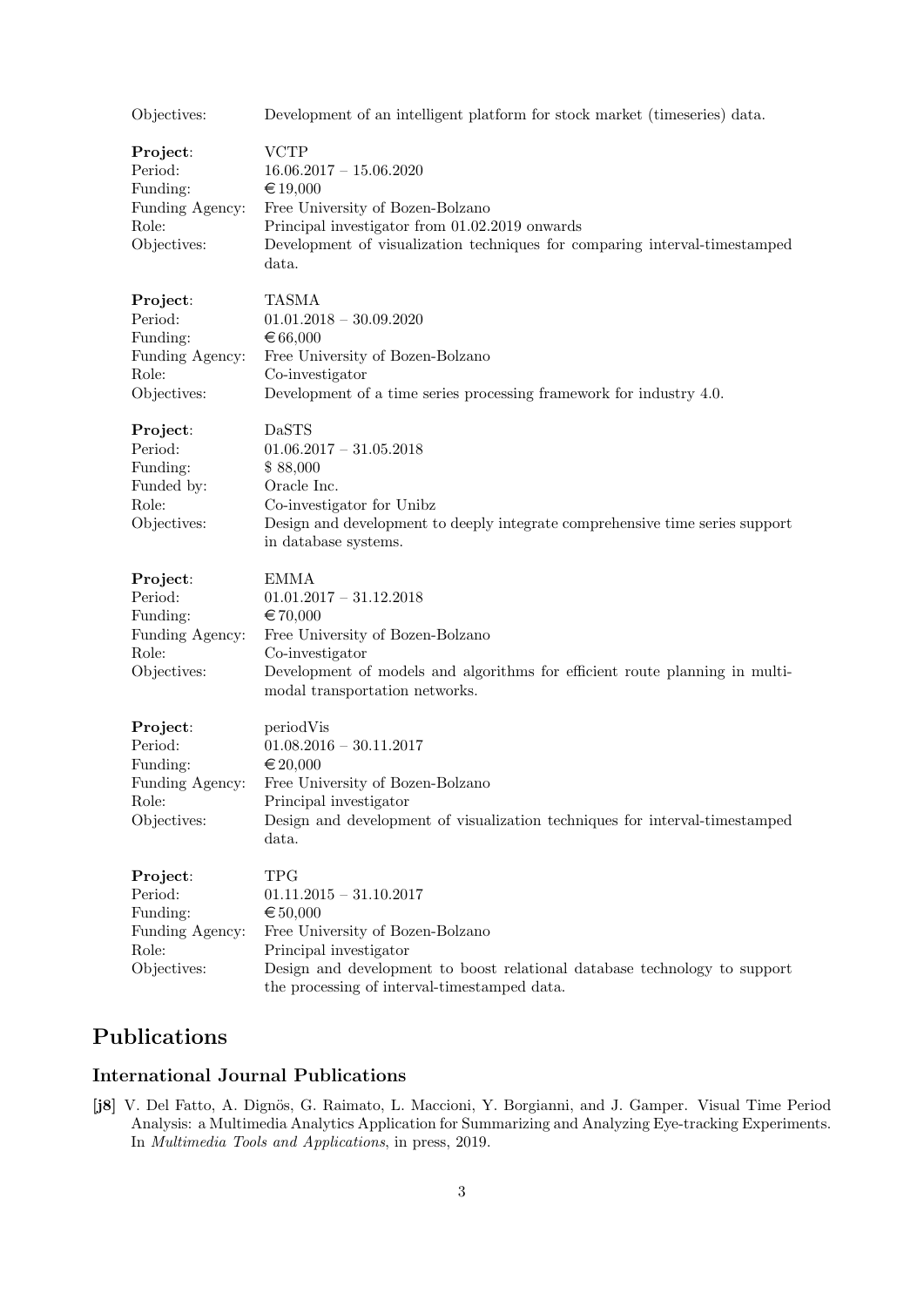DOI:<https://doi.org/10.1007/s11042-019-07950-1>

- [j7] A. Dignös, B. Glavic, X. Niu, J. Gamper, and M. H. Böhlen. Snapshot Semantics for Temporal Multiset Relations. In Proceedings of the VLDB Endowment, PVLDB '19, 12(6): 639–652, February 2019. DOI:<https://doi.org/10.14778/3311880.3311882>
- [j6] G. Mahlknecht, A. Dignös, and N. Kozmina. Modeling and Querving Facts with Period Timestamps in Data Warehouses. International Journal of Applied Mathematics and Computer Science, Volume 29, Number 1, pp. 31-49, March 2019. DOI:<https://doi.org/10.2478/amcs-2019-0003>
- [j5] D. Piatov, S. Helmer, A. Dignös, and J. Gamper. Interactive and Space-Efficient Multi-Dimensional Time Series Subsequence Matching. Information Systems, Volume 82, pp. 121-135, May 2019. DOI:<https://doi.org/10.1016/j.is.2018.08.002>
- [j4] M. Shekelyan, A. Dignös, and J. Gamper. Sparse Prefix Sums: Constant-Time Range Sum Queries Over Sparse Multidimensional Data Cubes. Information Systems, Volume 82, pp. 136-147, May 2019. DOI:<https://doi.org/10.1016/j.is.2018.06.009>
- [j3] M. Shekelyan, A. Dignös, and J. Gamper. DigitHist: a Histogram-Based Data Summary with Tight Error Bounds. In Proceedings of the VLDB Endowment, PVLDB '17, 10(11): 1514–1525, August 2017. DOI:<https://doi.org/10.14778/3137628.3137658>
- [**i2**] G. Mahlknecht, A. Dignös, and J. Gamper. A Scalable Dynamic Programming Scheme for the Computation of Optimal k-Segments for Ordered Data. Information Systems, Volume 70, pages 2–17, October 2017. DOI:<http://dx.doi.org/10.1016/j.is.2016.08.002>
- <span id="page-3-0"></span>[j1] A. Dignös, M. H. Böhlen, J. Gamper, and C. S. Jensen. Extending the Kernel of a Relational DBMS with Comprehensive Support for Sequenced Temporal Queries. ACM Transactions on Database Systems, TODS 2016, 41(4), Article 26, 46 pages, ACM, November 2016. DOI:<http://dx.doi.org/10.1145/2967608>

### International Conference Publications

- [c13] A. Behrend, A. Dignös, J. Gamper, P. Schmiegelt, H. Voigt, M. Rottmann, and K. Kahl. Period Index: A Learned 2D Hash Index for Range and Duration Queries. In Proceedings of the 16th International Symposium on Spatial and Temporal Databases, SSTD '19, Vienna, Austria, pages 100–109, 2019. DOI:<https://doi.org/10.1145/3340964.3340965>
- [c12] N. Duran, G. Mahlknecht, A. Dignös, and J. Gamper. HotPeriods: Visual Correlation Analysis of Interval Data. In Proceedings of the 16th International Symposium on Spatial and Temporal Databases (Demo track), SSTD '19, Vienna, Austria, pages 178–181, 2019. DOI:<https://doi.org/10.1145/3340964.3340989>
- [c11] M. H. Böhlen, A. Dignös, J. Gamper, and C. S. Jensen. Database Technology for Processing Temporal Data (Invited Paper). In Proceedings of the 25th International Symposium on Temporal Representation and Reasoning, TIME '18, Warsaw, Poland, pages 2:1–2:7, 2018. DOI:<https://doi.org/10.4230/LIPIcs.TIME.2018.2>
- [c10] M. H. Böhlen, A. Dignös, J. Gamper, and C. S. Jensen. Temporal Data Management An Overview. In Business Intelligence and Big Data, eBISS '17, Lecture Notes in Business Information Processing, pages 51–83, 2018. DOI: [https://doi.org/10.1007/978-3-319-96655-7\\_3](https://doi.org/10.1007/978-3-319-96655-7_3)
- [c9] V. Del Fatto, A. Dignös, and J. Gamper. TIME<sup>°</sup>DIFF: a Visual Approach to Compare Period Data. In Proceedings of the 22nd International Conference on Information Visualisation, IV '18, Salerno, Italy, pages 38–43, 2018. DOI:<https://doi.org/10.1109/iV.2018.00017>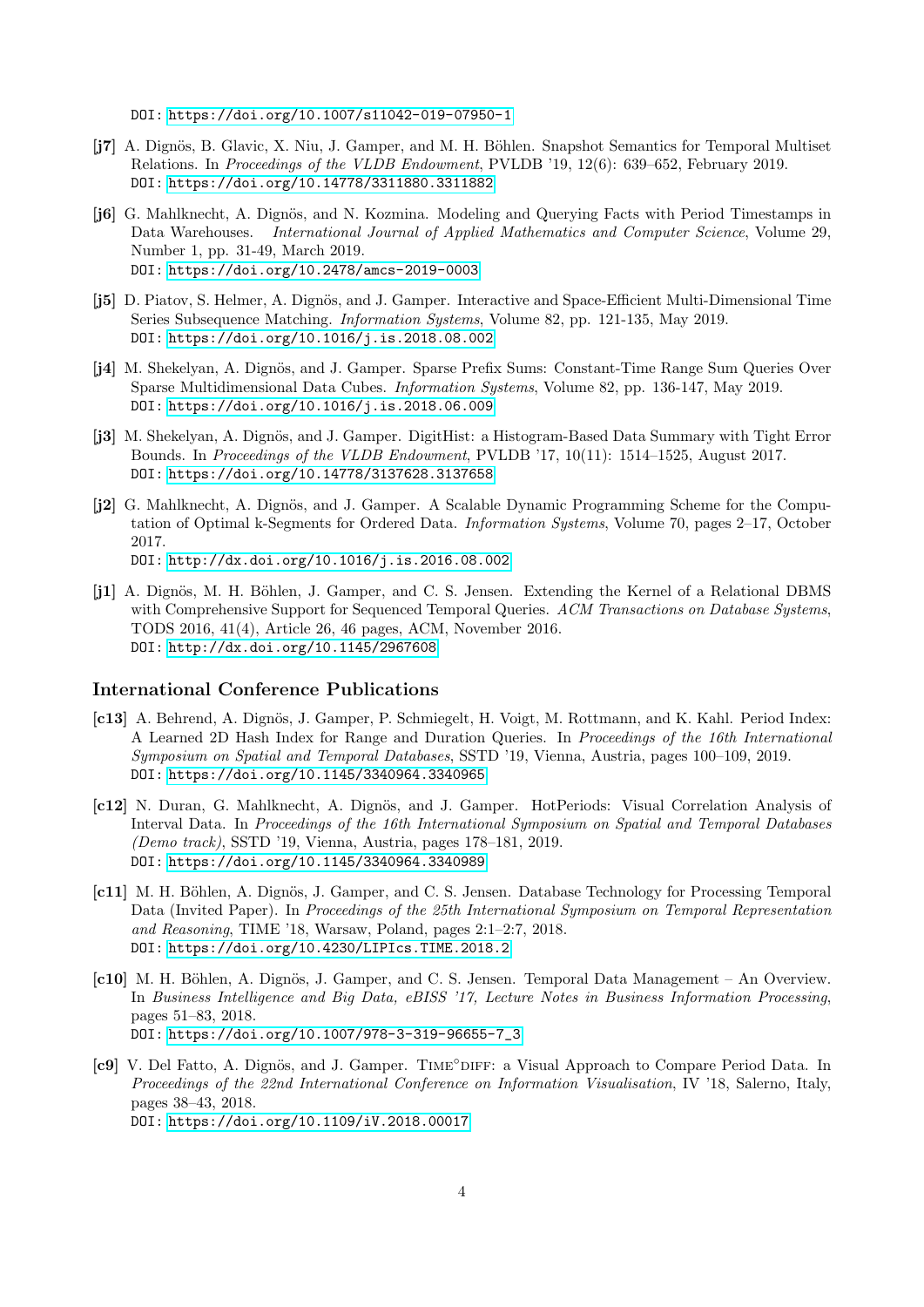- <span id="page-4-0"></span>[c8] M. Shekelyan, A. Dignös, and J. Gamper. Sparse Prefix Sums. In Proceedings of the 21st European Conference on Advances in Databases and Information Systems, ADBIS '17, Nicosia, Cyprus, pages 120–135, 2017. DOI: [https://doi.org/10.1007/978-3-319-66917-5\\_9](https://doi.org/10.1007/978-3-319-66917-5_9)
- [c7] G. Mahlknecht, M. H. Böhlen, A. Dignös, and J. Gamper. VISOR: Visualizing Summaries of Ordered Data. In Proceedings of the 29th International Conference on Scientific and Statistical Database Management (Demo track), SSDBM '17, Chicago, IL, USA, pages 40:1–40:5, 2017. DOI:<http://dx.doi.org/10.1145/3085504.3091115>
- [c6] K. Wellezohn, M. H. Böhlen, A. Dignös, J. Gamper, and H. Mitterer. Continuous Imputation of Missing Values in Streams of Pattern-Determining Time Series. In Proceedings of the 20th International Conference on Extending Database Technology, EDBT '17, Venice, Italy, pages 330–341, 2017. DOI:<http://dx.doi.org/10.5441/002/edbt.2017.30>
- [c5] D. Piatov, S. Helmer, and A. Dignös. An Interval Join Optimized for Modern Hardware. In *Proceedings* of the 2016 IEEE 32nd International Conference on Data Engineering, ICDE '16, Helsinki, Finland, pages 1098–1109, IEEE Computer Society, 2016. DOI:<http://dx.doi.org/10.1109/ICDE.2016.7498316>
- [c4] G. Mahlknecht, A. Dignös, and J. Gamper. Efficient Computation of Parsimonious Temporal Aggregation. In Proceedings of the 19th East European Conference on Advances in Databases and Information Systems, ADBIS '15, Poitiers, France, pages 320–333, Springer, 2015. DOI: [http://dx.doi.org/10.1007/978-3-319-23135-8\\_22](http://dx.doi.org/10.1007/978-3-319-23135-8_22)
- [c3] A. Dignös, M. H. Böhlen, and J. Gamper. Overlap Interval Partition Join. In Proceedings of the 2014 ACM SIGMOD International Conference on Management of Data, SIGMOD '14, Snowbird, UT, USA, pages 1459–1470, ACM, 2014. DOI:<http://dx.doi.org/10.1145/2588555.2612175>
- [c2] A. Dignös, M. Böhlen, and J. Gamper. Query Time Scaling of Attribute Values in Interval Timestamped Databases. In Proceedings of the 2013 IEEE 29th International Conference on Data Engineering (Demo track), ICDE '13, Brisbane, Australia, pages 1304–1307, IEEE Computer Society, 2013. DOI:<http://dx.doi.org/10.1109/ICDE.2013.6544930>
- [c1] A. Dignös, M. H. Böhlen, and J. Gamper. Temporal Alignment. In Proceedings of the 2012 ACM SIGMOD International Conference on Management of Data, SIGMOD '12, Scottsdale, AZ, USA, pages 433–444, ACM, 2012. DOI:<http://dx.doi.org/10.1145/2213836.2213886>

# Program Committee Member

International Conference on Data Engineering (ICDE) 2020, International Conference on Web Information Systems Engineering (WISE) 2019, International Conference on Extending Database Technology (EDBT) 2019, International Conference on Extending Database Technology (EDBT) 2018, International Conference on Current Trends in Theory and Practice of Computer Science (SOFSEM) 2018, International Symposium on Temporal Representation and Reasoning (TIME) 2016, International Provenance and Annotation Workshop (IPAW) 2016.

# Reviewing Activity

TODS 2019, TKDE 2018, Distributed and Parallel Databases 2018, Journal of Computer Science and Technology 2018, Informatica 2018, Journal of Computer Science and Technology 2017, Distributed and Parallel Databases 2017, ICDE 2017 (external reviewer), DASFAA 2017 (external reviewer), ICDE 2016 (external reviewer), Information Systems 2015, ADBIS 2015 (external reviewer), ICDE 2014 (external reviewer), SIGMOD Record 2014, TODS 2013, VLDB Journal 2012, TKDE 2011 (external reviewer), VLDB Journal 2011.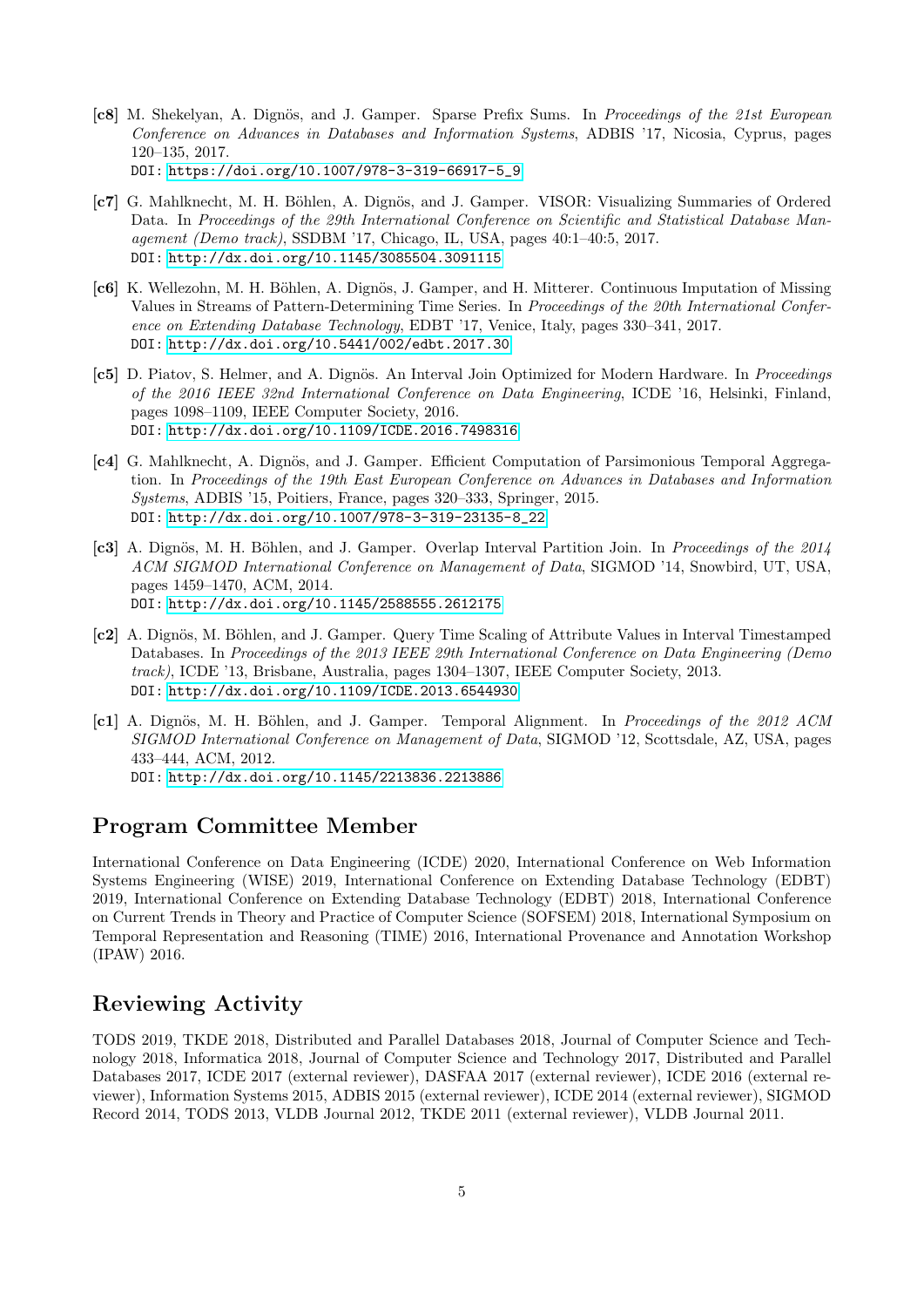# Other Activities and Services

2018: Substitute president and member of the commission for the selection procedure of the MSc in Computer Science program for the academic year 2018/2019 at the Free University of Bozen-Bolzano, Italy.

2018: Local arrangements chair of SSDBM 2018 held on July, 9–11, 2018 at the Free University of Bozen-Bolzano, Italy.

2017–present: Member of the teaching committee of the MSc in Computer Science, Faculty of Computer Science, Free University of Bozen-Bolzano.

2016–2019: Second reader for PhD student Elem Güzel of the Free University of Bozen-Bolzano that is supervised by Diego Calvanese and Guohui Xiao.

2015–2018: Study plan advisor and tutor for the curriculum Data and Knowledge Engineering of the Master in Computer Science, Faculty of Computer Science, Free University of Bozen-Bolzano.

2014–2018: Member of the teaching committee of the PhD in Computer Science, Faculty of Computer Science, Free University of Bozen-Bolzano.

2017, 2018, 2019: Organization of a hub for Google Hash Code at the Free University of Bozen-Bolzano.

2016: Support the Bachelor Council at the Free University of Bozen-Bolzano in the revision of the bachelor program. The main activities included the development of the study program, specialization areas, course syllabi, and didactic documents for the university and ministry.

## Contribution to Open Source Software

2016–present: Patch and work on PostgreSQL to provide temporal query processing capabilities with range types (<https://commitfest.postgresql.org/11/839/>). Ongoing work.

2018: Bug fix patch for PostgreSQL to prevent memory leakage with SP-GiST indices ([https://commitfest.](https://commitfest.postgresql.org/17/1555/) [postgresql.org/17/1555/](https://commitfest.postgresql.org/17/1555/)). Integrated into the PostgreSQL release in May 2018 ([https://www.postgresql.](https://www.postgresql.org/docs/9.6/static/release-9-6-9.html) [org/docs/9.6/static/release-9-6-9.html](https://www.postgresql.org/docs/9.6/static/release-9-6-9.html)).

# Training Courses

2015: Academic Teaching Excellence - English as a Medium of Instruction, British Council, September 28 - October 2, 2015 (35h), Free University of Bozen-Bolzano, Bozen, Italy.

2012: Teaching in English in a non-English speaking environment, September 24 and October 15, 2012 (14h), University of Zurich, Zurich, Switzerland.

# Teaching Activity

### Courses

2019: Advanced Database Management Technologies (MSc level), Faculty of Computer Science, Free University of Bozen-Bolzano, Bozen, Italy

2019: Research Methods – Empirical/experimental CS research methods (PhD level), Faculty of Computer Science, Free University of Bozen-Bolzano, Bozen, Italy

2019: Database Management Systems (BSc level), Faculty of Computer Science, Free University of Bozen-Bolzano, Bozen, Italy

2016, 2017, 2018: Temporal and Spatial Database (MSc level, together with Vincenzo Del Fatto), Faculty of Computer Science, Free University of Bozen-Bolzano, Bozen, Italy

2015: Temporal and Spatial Database (BSc level), Faculty of Computer Science, Free University of Bozen-Bolzano, Bozen, Italy

### Teaching Assistant

2019: Database Management Systems (BSc level), Faculty of Computer Science, Free University of Bozen-Bolzano, Bozen, Italy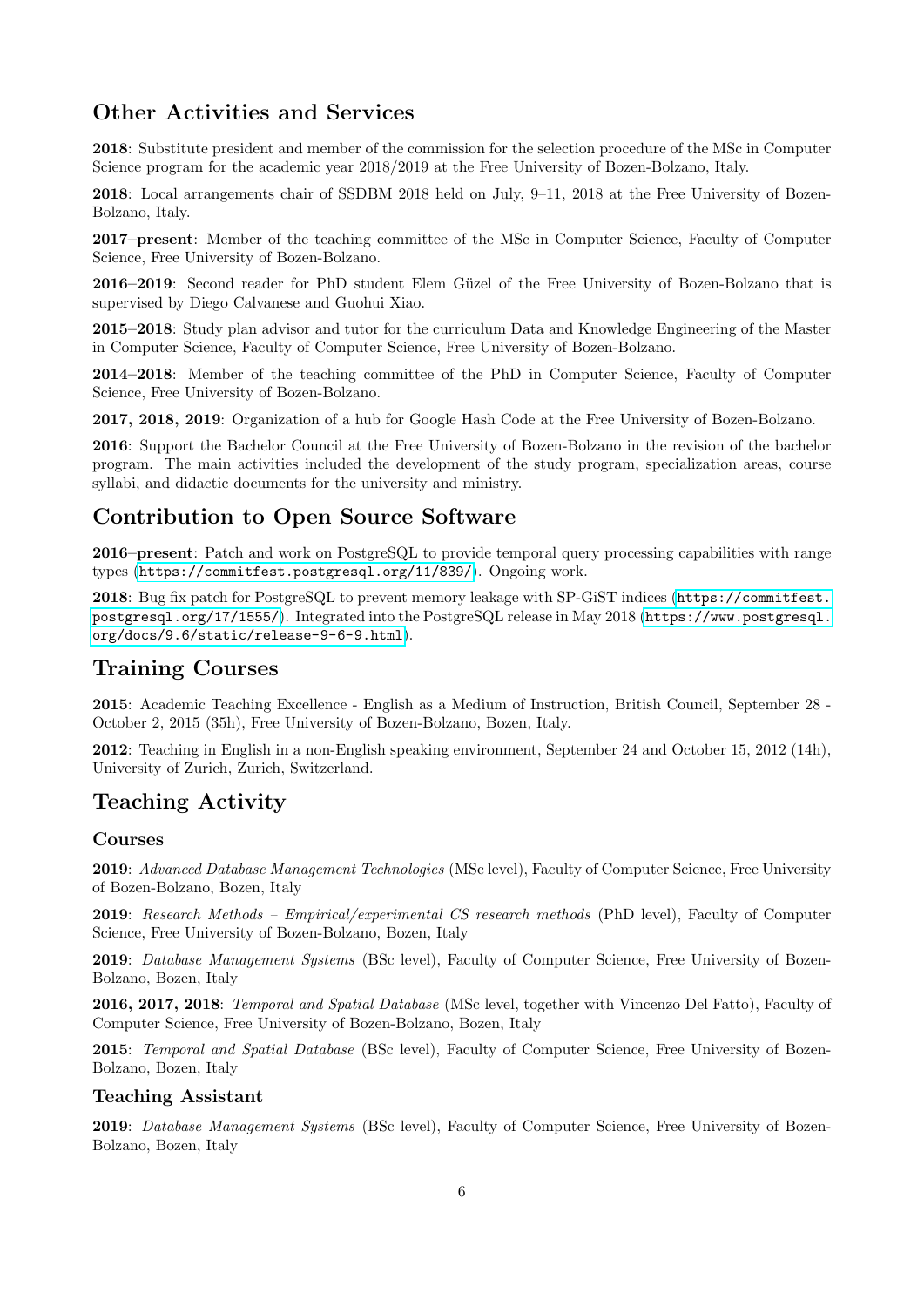2016, 2017, 2018, 2019: Advanced Database Management Technologies (MSc level), Faculty of Computer Science, Free University of Bozen-Bolzano, Bozen, Italy; held by Prof. Johann Gamper.

2010, 2011, 2012, 2013, 2014: Database Systems (BSc level), Department of Informatics, University of Zurich, Zurich, Switzerland; held by Prof. Michael H. Böhlen.

2012: Nonstandard Database Systems (MSc level), Department of Informatics, University of Zurich, Zurich, Switzerland; held by Prof. Michael H. Böhlen.

2011: Distributed Database Systems (BSc level), Department of Informatics, University of Zurich, Zurich, Switzerland; held by Prof. Michael H. Böhlen.

#### Student Advisor

#### PhD students

2015-present: Giovanni Mahlknecht, co-advisor with Prof. Johann Gamper. Topic: Temporal Aggregation Operators for Data Analytics.

2017-2018: Michael Shekelyan, co-advised with Prof. Johann Gamper. Topic: Reliable Multidimensional Data Summaries Using Histograms.

#### MSc/BSc students

2018-present: MSc thesis by Daniel Rampanelli, co-advisor with Prof. Johann Gamper. Title: Predictive Maintenance based on the Analysis of Multivariate Time Series.

2017: BSc thesis by Matthias Keim.

Title: Automated Traffic Sign Recognition for Street Videos.

2017: MSc thesis by Peter Moser, co-advised with Prof. Johann Gamper. Title: Range Merge Joins for Temporal Data.

2015: MSc thesis by Kevin Wellenzohn, co-advised with Prof. Johann Gamper. Title: Imputation of Missing Values in Highly Correlated Streams of Time Series Data.

2015: BSc thesis by Tobias Bernard, co-advised with Prof. Johann Gamper. Title: Interactive Visualization of Temperature Data Over Time.

2013: BSc thesis by Oliver Leumann, co-advised with Prof. Michael H. Böhlen. Title: Query Compilation of Statement Modifiers.

2012: BSc thesis by Jonas Schmid, co-advised with Prof. Michael H. Böhlen.

Title: Implementation and Evaluation of a Key-Value Store for Flash-based Storage.

### **Others**

2013: Term paper (Facharbeit) by Michael Hartmann, co-advised with Prof. Michael H. Böhlen. Title: Implementation of a relational algebra based graphical user-interface for the execution of temporal queries.

2013: Term paper (Facharbeit) by Marius Wolfensberger, co-advised with Prof. Michael H. Böhlen. Title: Quadtrees.

2013: Self-Study (Vertiefung) by Oliver Leumann, co-advised with Prof. Michael H. Böhlen. Title: SQL Mapping of Statement Modifiers.

2011: Term paper (Facharbeit) by Ekateriana Kuleshova, co-advised with Prof. Michael H. Böhlen. Title: Provenance in Temporal Databases.

**2011**: Self-Study (Vertiefung) by Jonas Schmid, co-advised with Prof. Michael H. Böhlen. Title: A Database System's Storage Layer Implementation.

### Talks

2019: Snapshot Semantics for Temporal Multiset Relations. VLDB, Los Angeles, CA, USA.